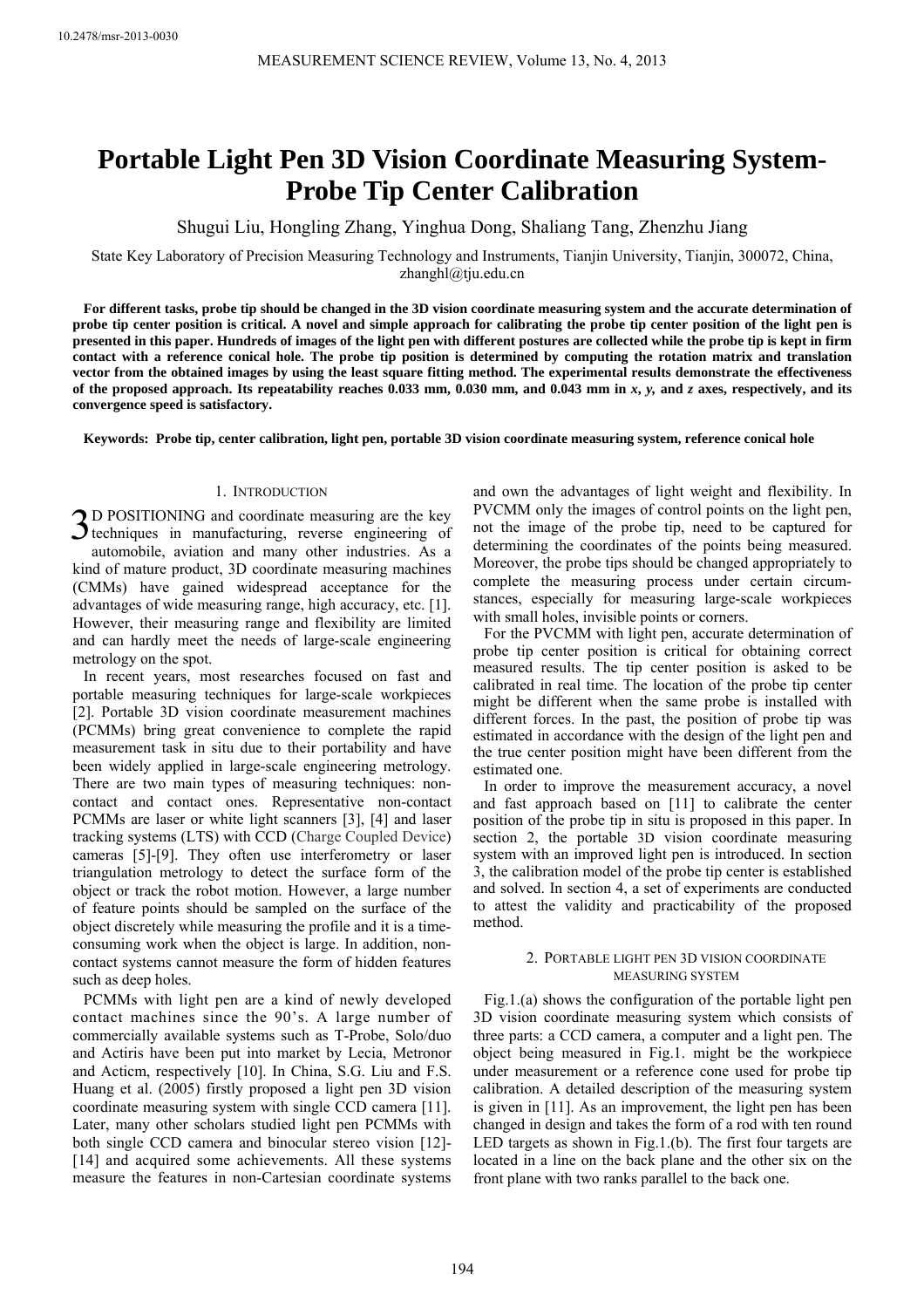

(a) System configuration



(b) Coordinate system establishment

Fig.1. Portable 3D vision coordinate measuring system (① CCD camera, ② computer, ③ light pen, ④ object being measured).

The diameter of each target is 1cm. However, their center position deviations are inevitable due to manufacturing errors of the light pen and the targets deviate from their nominal positions. The accurate center coordinates of these ten LED targets  $(x_i, y_i, z_i)$ ,  $j = 1,2,... 10$  in the light pen coordinate system should be calibrated by an image measuring apparatus [15].

Three coordinate systems are established as shown in Fig.1.(b), and they are defined as follows.

- (a) Light pen coordinate system  $o_1 xyz$  with origin at the projection of the center of the first target on the front plane, in which the projection of the line connecting the first and fourth LEDs on the front plane is assigned as the *y*-axis, and the line perpendicular to *y*-axis on the front plane is defined as *x*-axis. The other six LEDs are on the plane of  $o_1xy$ . *z*-axis is determined according to the righthanded rule. The light pen coordinate system is established when measuring the center positions of LED light target using the image measuring apparatus.
- (b) Camera coordinate system  $o_2 uvw$  with origin at the perspective center of the camera, in which *u* and *v* axes are in the horizontal and vertical directions, respectively. The axis from the perspective center  $o$ , pointing to the intersection point of the optical axis and the image plane is defined as the *w* axis.
- (c) Image plane coordinate system  $O XY$  with origin at the image plane center, in which *X* and *Y* axes are parallel to the horizontal and vertical scanning directions of the CCD camera, respectively.

The relationship between  $o_2 - uvw$  and  $o_1 - xyz$  can be described by rotation matrix *R* and translation vector *T* :

$$
\begin{bmatrix} u \\ v \\ w \end{bmatrix} = \begin{bmatrix} R & T \end{bmatrix} \begin{bmatrix} x \\ y \\ z \\ 1 \end{bmatrix} = \begin{bmatrix} r_1 & r_2 & r_3 & t_x \\ r_4 & r_5 & r_6 & t_y \\ r_7 & r_8 & r_9 & t_z \end{bmatrix} \begin{bmatrix} x \\ y \\ z \\ 1 \end{bmatrix}
$$
 (1)

where 1  $1/2$   $1/3$ 4  $\frac{1}{5}$   $\frac{1}{6}$ 7 '8 '9  $r_1$   $r_2$   $r_1$  $R = r_4 \r r_5 \r r_6$  $= \begin{bmatrix} r_1 & r_2 & r_3 \\ r_4 & r_5 & r_6 \\ r_7 & r_8 & r_9 \end{bmatrix}$ , *x y z t*  $T = |t|$ *t*  $|t_{x}|$  $=\left| \int_{-\infty}^{\infty}$  $\lfloor t_{\overline{z}} \rfloor$ .

When measuring, the image of the light pen with ten alight LED targets is captured by the CCD camera which has been pre-calibrated [16], [17] and transferred to the computer through a gigabit network cable. The software installed in the computer processes the image to obtain the center positions of targets  $(X_{ui}, Y_{ui})$ ,  $j = 1, 2, \dots 10$  on the image plane [18]. Then these ten pairs of center coordinates are used as the inputs to calculate rotation matrix *R* and translation vector *T* . Before measuring, the center position of the probe tip in the light pen coordinate system  $(x_0, y_0, z_0)$ should be calibrated in advance. So the coordinates of the probe tip center in the camera coordinate system, which corresponds to the position of the point under measurement, can be acquired from (1).

## 3. PROBE TIP CENTER POSITION CALIBRATION

#### *A. Establishment of the calibration model*

The probe tip is brought into contact with the reference cone which is fixed on a vibration isolated table in front of the CCD camera of the portable 3D vision coordinate measuring system. Fix the CCD camera on the vibration isolated table and adjust its position to ensure that all ten control points (LED targets) of the light pen appear fully in the view field when the rotation range of the light pen is proper. Swing the light pen with ten alight LEDs smoothly while keeping the probe tip in firm contact with the reference cone hole as shown in Fig.2. Images with different postures of the light pen are taken by the CCD camera and transferred to the computer.



Fig.2. Image collection in several postures.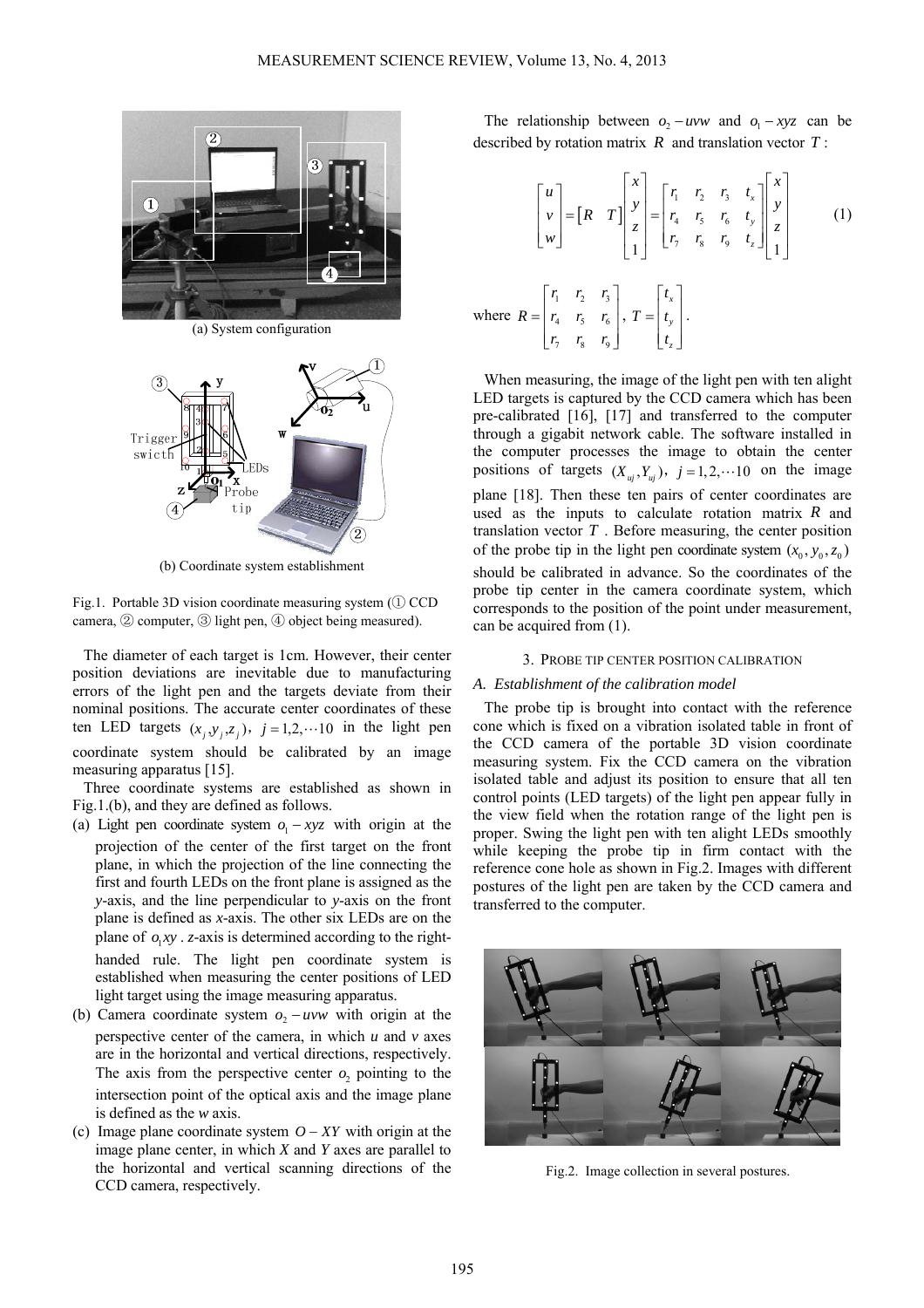Suppose the ideal coordinates of the probe tip center in  $o_1 - xyz$  and  $o_2 - uvw$  are  $(x_0, y_0, z_0)^T$  and  $(u_0, v_0, w_0)^T$ , respectively. As the light pen is in firm contact with the reference cone hole,  $(x_0, y_0, z_0)$ <sup>T</sup> can be thought to be constants. Since the relative position of the CCD camera with reference to the cone hole does not change,  $(u_0, v_0, w_0)^\text{T}$  can also be considered as constants.

For image *i* , the measured coordinates of the probe tip center in  $o_2 - uvw$  are  $(u_i, v_i, w_i)^T$ , and the following equation can be written:

$$
\begin{bmatrix} u_i \\ v_i \\ w_i \end{bmatrix} = \begin{bmatrix} r_{1i} & r_{2i} & r_{3i} & t_{xi} \\ r_{4i} & r_{5i} & r_{6i} & t_{yi} \\ r_{7i} & r_{8i} & r_{9i} & t_{zi} \end{bmatrix} \begin{bmatrix} x_0 \\ y_0 \\ z_0 \\ 1 \end{bmatrix} = \begin{bmatrix} r_{1i}x_0 + r_{2i}y_0 + r_{3i}z_0 + t_{xi} \\ r_{4i}x_0 + r_{5i}y_0 + r_{6i}z_0 + t_{yi} \\ r_{7i}x_0 + r_{8i}y_0 + r_{9i}z_0 + t_{zi} \end{bmatrix}
$$
 (2)

where 
$$
R_i = \begin{bmatrix} r_{1i} & r_{2i} & r_{3i} \ r_{4i} & r_{5i} & r_{6i} \ r_{7i} & r_{8i} & r_{9i} \end{bmatrix}
$$
 and  $T_i = \begin{bmatrix} t_{xi} \ t_{yi} \ t_{zi} \end{bmatrix}$  can be acquired

from the center coordinates of these ten control points  $(x_i, y_i, z_i)$  and their corresponding coordinates on image plane  $(X_{ui}, Y_{ui})$ , where  $j = 1, 2, \dots, 10$ .

From (2), the deviation of the measured coordinates of the probe tip center in  $o_2 - uvw$  from the ideal ones can be estimated as:

$$
f_i(x_0, y_0, z_0, u_0, v_0, w_0) = \sqrt{(u_i - u_0)^2 + (v_i - v_0)^2 + (w_i - w_0)^2}
$$
 (3)

Based on the least square method, the objective function of the optimized solution can be written as:

$$
g(X) = \min\{\sum_{i=1}^{n} (f_i)^2\}
$$
 (4)

where the optimized solution *X* represents  $(x_0, y_0, z_0, u_0, v_0, w_0)$ .

## *B. Two stages for solving parameters*  $(x_0, y_0, z_0, u_0, v_0, w_0)$

## Stage 1: Computation of  $R_i$  and  $T_i$  for image *i*

As mentioned above,  $(X_{uj}, Y_{uj})$  and  $(x_j, y_j, z_j)$  $j = 1, 2, \dots, 10$  are the center coordinates of ten control points on the image plane and those in the light pen coordinate system, respectively.  $(X_{ui}, Y_{ui})$  can be acquired by image processing and  $(x_i, y_j, z_i)$  have been measured in advance by an image measuring apparatus.

Based on the camera perspective model [19], for each image:

$$
s_{j} \cdot \begin{bmatrix} X_{uj} \\ Y_{uj} \\ 1 \end{bmatrix} = \begin{bmatrix} f & 0 & 0 \\ 0 & f & 0 \\ 0 & 0 & 1 \end{bmatrix} \begin{bmatrix} r_{1} & r_{2} & r_{3} & t_{x} \\ r_{4} & r_{5} & r_{6} & t_{y} \\ r_{7} & r_{8} & r_{9} & t_{z} \end{bmatrix} \begin{bmatrix} x_{j} \\ y_{j} \\ z_{j} \\ 1 \end{bmatrix}
$$

$$
= \begin{bmatrix} fr_{1} & fr_{2} & fr_{3} & fr_{x} \\ fr_{4} & fr_{5} & fr_{6} & fr_{y} \\ r_{7} & r_{8} & r_{9} & t_{z} \end{bmatrix} \begin{bmatrix} x_{j} \\ y_{j} \\ z_{j} \\ 1 \end{bmatrix}
$$
(5)

where f is the calibrated focal length of the CCD camera.

Let 
$$
\begin{bmatrix} fr_1 & fr_2 & fr_3 & fr_x \ fr_4 & fr_5 & fr_6 & fr_y \ r_7 & r_8 & r_9 & t_z \end{bmatrix} = t_z \cdot \begin{bmatrix} a_1 & a_2 & a_3 & a_4 \ a_5 & a_6 & a_7 & a_8 \ a_9 & a_{10} & a_{11} & 1 \end{bmatrix},
$$

$$
s_j = r_7 x_j + r_8 y_j + r_9 z_j + t_z = t_z (a_9 x_j + a_{10} y_j + a_{11} z_j + 1) = t_z \zeta_j
$$

So (5) can be presented as:

$$
\zeta_j \cdot \begin{bmatrix} X_{uj} \\ Y_{uj} \\ 1 \end{bmatrix} = \begin{bmatrix} a_1 & a_2 & a_3 & a_4 \\ a_5 & a_6 & a_7 & a_8 \\ a_9 & a_{10} & a_{11} & 1 \end{bmatrix} \begin{bmatrix} x_j \\ y_j \\ z_j \\ 1 \end{bmatrix}
$$
 (6)

There are eleven variables in (6). However, they are not totally independent. Rotation matrix  $R$  is orthogonal and:

$$
\begin{cases}\n r_1^2 + r_2^2 + r_3^2 = 1 \\
r_4^2 + r_5^2 + r_6^2 = 1 \\
r_7^2 + r_8^2 + r_9^2 = 1 \\
r_1 r_4 + r_2 r_5 + r_3 r_6 = 0 \\
r_1 r_7 + r_2 r_8 + r_3 r_9 = 0 \\
r_7 r_4 + r_8 r_5 + r_9 r_6 = 0\n\end{cases} (7)
$$

So the optimal solution can be obtained by using Gauss-Newton iteration method [20]. When  $a_i$ ,  $i=1,2,...,11$  have been determined from (6) and (7), all the components of *R* and *T* can be calculated from:

$$
\begin{bmatrix} r_1 & r_2 & r_3 & t_x \ r_4 & r_5 & r_6 & t_y \ r_7 & r_8 & r_9 & t_z \end{bmatrix} = \begin{bmatrix} \frac{a_1 t_z}{f} & \frac{a_2 t_z}{f} & \frac{a_3 t_z}{f} & \frac{a_4 t_z}{f} \\ \frac{a_5 t_z}{f} & \frac{a_6 t_z}{f} & \frac{a_7 t_z}{f} & \frac{a_8 t_z}{f} \\ a_9 t_z & a_{10} t_z & a_{11} t_z & \frac{1}{\sqrt{a_9^2 + a_{10}^2 + a_{11}^2}} \end{bmatrix}
$$
(8)

According to (2),  $(u_i, v_i, w_i)$ <sup>T</sup> can be deduced from the values of  $R_i$  and  $T_i$  for image  $i$  and then the objective function can be expressed by  $(4)$  with *n* images.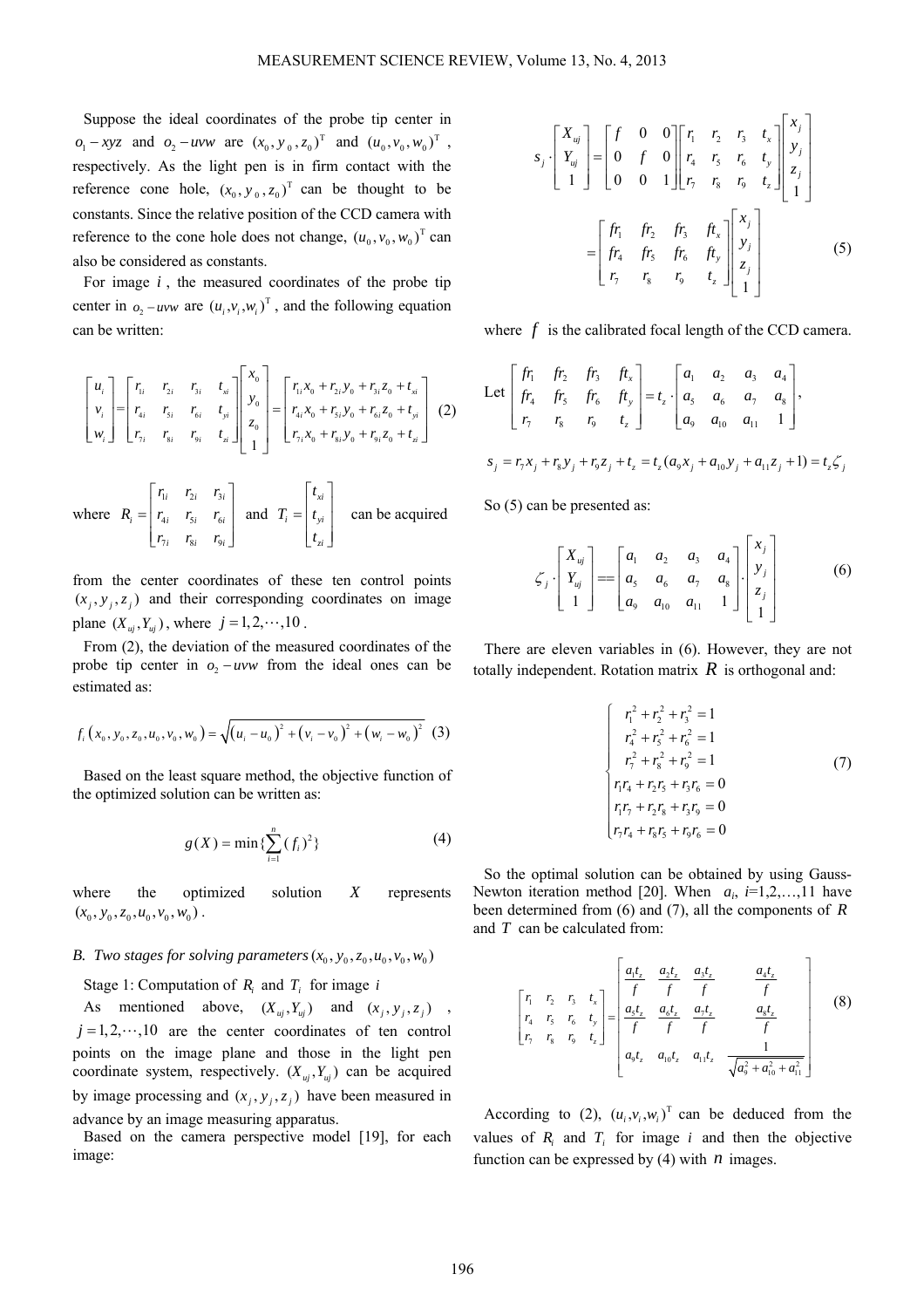Stage 2: Optimization of the objective function

To deal with (4), the general inverse method for the least square solution of nonlinear multivariable equations is employed.

Assume that the system of nonlinear equations is:

$$
f_i(x_0, y_0, z_0, u_0, v_0, w_0) = 0 \quad i = 1, 2, \cdots, n \tag{9}
$$

Then the Jacobi matrix of the system of nonlinear equations is presented by:

$$
A = \begin{pmatrix} \frac{\partial f_1}{\partial x_0} & \frac{\partial f_1}{\partial y_0} & \frac{\partial f_1}{\partial z_0} & \frac{\partial f_1}{\partial u_0} & \frac{\partial f_1}{\partial v_0} & \frac{\partial f_1}{\partial w_0} \\ \frac{\partial f_2}{\partial x_0} & \frac{\partial f_2}{\partial y_0} & \frac{\partial f_2}{\partial z_0} & \frac{\partial f_2}{\partial u_0} & \frac{\partial f_2}{\partial v_0} & \frac{\partial f_2}{\partial w_0} \\ \vdots & \vdots & \vdots & \vdots & \vdots & \vdots \\ \frac{\partial f_n}{\partial x_0} & \frac{\partial f_n}{\partial y_0} & \frac{\partial f_n}{\partial z_0} & \frac{\partial f_n}{\partial u_0} & \frac{\partial f_n}{\partial v_0} & \frac{\partial f_n}{\partial w_0} \end{pmatrix}
$$
(10)

The iterative formula for the least square solution to the system of nonlinear equations can be written as:

$$
X^{(k+1)} = X^{(k)} - \alpha_k \Delta X^{(k)} \tag{11}
$$

where  $\Delta X^{(k)}$  is the least square solution to the linear equation set  $A^{(k)} \Delta X^{(k)} = F^{(k)}$ .  $A^{(k)}$  is the Jacobi matrix of  $X^{(k)}$ ;  $F^{(k)}$ is the left-side value of the function after *k*-th iteration and can be presented as follows:

$$
F^{(k)} = (f_1^{(k)}, f_2^{(k)}, \cdots, f_n^{(k)})^T
$$
  
\n
$$
f_i^{(k)} = f_i(x^{(k)}, y^{(k)}, z^{(k)}, u^{(k)}, v^{(k)}, w^{(k)}) \qquad i = 1, 2, \cdots, n
$$
\n(12)

where  $\alpha_k$  is the value which enables function  $\sum_{i=1}^{\infty} (f_i^{(k+1)})^2$  $\sum_{i=1}^{n} (f_i^{(k+1)})$  $f_i^{(k+1)}$  $\sum_{i=1}$ 

reaching its minimum value.

Proper initial parameters would reduce the iteration time to a great extent. Six equations can be obtained from two images based on (2). In order to make the initial parameters more proper, six images are used to form over determined linear equations, and their solutions are set as initial parameters of the iterative algorithm. Dozens, even hundreds of images are used to optimize the objective function.

# *C. Calibration steps*

- 1) Capture images and compute the corresponding matrices *Ri* and *Ti* .
- 2) Calculate the six initial values of the optimized solution *X* and set  $k = 0$ .
- 3) Find the optimal solution of

$$
f_i(x_0, y_0, z_0, u_0, v_0, w_0) = 0
$$
,  $i = 1, 2, \dots, n$  by using the general inverse method for least square solution.

- 4) Estimate the convergence based on the increment
- of  $| \alpha_k \Delta X^{(k)} |$ . End the iterative calculation when the

increment of  $| \alpha_k \Delta X^{(k)} |$  is small enough. Otherwise, let  $k = k + 1$  and go back to step 3.

5) The position  $(x_0, y_0, z_0)^T$  obtained after step 4 is the probe tip position in the light pen coordinate system  $o_1 - xyz$ .

# 4. EXPERIMENTS & RESULTS

#### *A. Repeatability test of the probe tip calibration*

The same probe tip is calibrated ten times under different orientations. The test results and their average values (Ave) as well as standard deviations (Std) are shown in Table 1.

Table 1. Center coordinates of the probe tip (mm).

| No. of test    | $x$ -axis | $v$ -axis  | $z$ -axis  |
|----------------|-----------|------------|------------|
| 1              | $-1.278$  | $-90.429$  | $-23.903$  |
| $\overline{2}$ | $-1.329$  | $-90.388$  | $-23.754$  |
| 3              | $-1.339$  | $-90.401$  | $-23.842$  |
| 4              | $-1.304$  | $-90.456$  | $-23.844$  |
| 5              | $-1.344$  | $-90.397$  | $-23.830$  |
| 6              | $-1.353$  | $-90.450$  | $-23.887$  |
| 7              | $-1.251$  | $-90.431$  | $-23.855$  |
| 8              | $-1.343$  | $-90.388$  | $-23.866$  |
| 9              | $-1.311$  | $-90.383$  | $-23.890$  |
| 10             | $-1.330$  | $-90.372$  | $-23.877$  |
| Ave            | $-1.3182$ | $-90.4095$ | $-23.8548$ |
| Std            | 0.033     | 0.030      | 0.043      |

Table 2. Coordinates of a fixed point based on different data (mm).

| No. |           | Based on calibrated data |           | Based on nominal data |           |           |  |
|-----|-----------|--------------------------|-----------|-----------------------|-----------|-----------|--|
|     | $u$ -axis | $v$ -axis                | $w$ -axis | $u$ -axis             | $v$ -axis | $w$ -axis |  |
| 1   | $-4.879$  | 214.298                  | 1087.453  | $-5.655$              | 214.106   | 1086.940  |  |
| 2   | $-4.874$  | 214.294                  | 1087.448  | $-5.767$              | 214.314   | 1088.147  |  |
| 3   | $-4.862$  | 214.284                  | 1087.437  | $-5.624$              | 214.108   | 1088.262  |  |
| 4   | $-4.870$  | 214.291                  | 1087.436  | $-5.808$              | 214.383   | 1088.514  |  |
| 5   | $-4.864$  | 214.281                  | 1087.427  | $-5.563$              | 214.040   | 1087.324  |  |
| 6   | $-4.865$  | 214.289                  | 1087.477  | $-5.633$              | 214.190   | 1087.560  |  |
| 7   | $-4.866$  | 214.278                  | 1087.456  | $-5.749$              | 214.374   | 1088.365  |  |
| 8   | $-4.872$  | 214.289                  | 1087.490  | $-5.601$              | 214.105   | 1088.556  |  |
| 9   | $-4.881$  | 214.285                  | 1087.459  | $-5.619$              | 214.113   | 1087.020  |  |
| 10  | $-4.880$  | 214.279                  | 1087.418  | $-5.580$              | 214.056   | 1087.442  |  |
| Ave | $-4.871$  | 214.287                  | 1087.450  | $-5.660$              | 214.179   | 1087.813  |  |
| Std | 0.007     | 0.007                    | 0.022     | 0.085                 | 0.130     | 0.623     |  |

Close to 300 images are collected in every calibration process and satisfactory convergence values are obtained with the method mentioned above. The test results show that the repeatability of probe tip center position reaches 0.033 mm, 0.030 mm, and 0.043 mm in *x*, *y,* and *z* axes, respectively.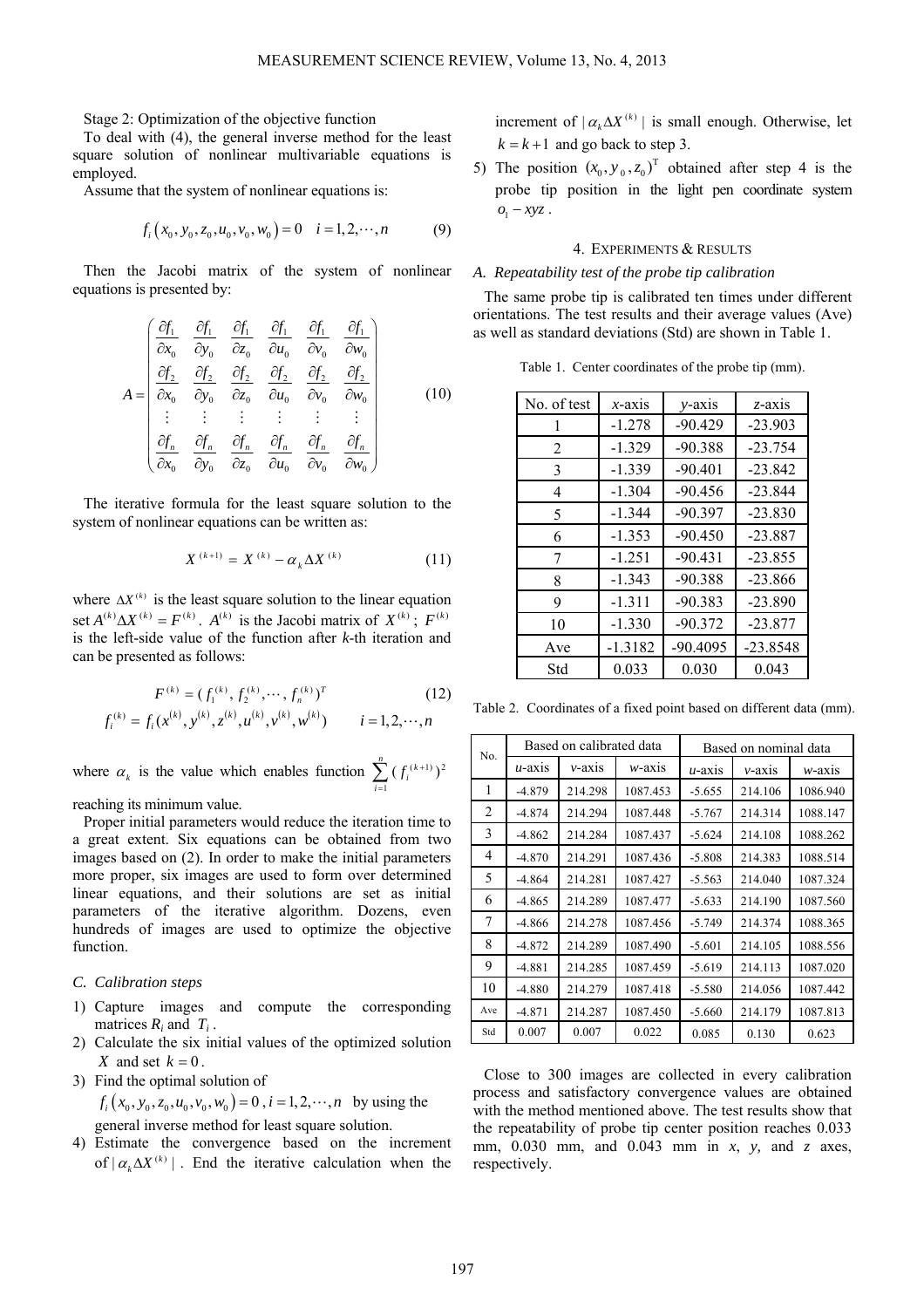#### *B. Measurement test with the reference cone*

A reference cone is used as an assistive tool when calibrating the probe tip. Based on the result produced in the first experiment, the position of the center hole on the reference cone in the camera system  $o_2 - uvw$  is measured ten times to test the correctness of the calibration algorithm. As a contrast test, the nominal center coordinates of the probe tip  $(0, -90, -25)$  assigned in the design are used to measure the position of the center hole as well. Table 2. shows the results of these two tests.

Obviously, the stability of the coordinates of the fixed point obtained based on calibrated data is much more superior to that based on nominal data. The maximum differences in *u*, *v,* and *w* axes are (0.019,0.020,0.072) based on the calibrated data and (0.245,0.343,1.616) based on the nominal data.

| No. of test                             |        |        |        | 4      |        | b      | ┑      | 8      | Average |
|-----------------------------------------|--------|--------|--------|--------|--------|--------|--------|--------|---------|
| Computed<br>value                       | 31.763 | 31.773 | 31.776 | 31.767 | 31.757 | 31.758 | 31.772 | 31.776 | 31.768  |
| Absolute<br>error                       | 0.012  | 0.022  | 0.025  | 0.016  | 0.006  | 0.007  | 0.021  | 0.025  | 0.017   |
| Relative<br>error<br>$(\times 10^{-4})$ | 3.8    | 6.9    | 7.9    | 5.0    | 1.9    | 2.2    | 6.6    | 7.9    | 5.4     |

Table 3. A comparison between measured and actual radii (mm).



Fig.3. Workpiece used in experiments

### *C. Measurement test of the system*

An experiment on measuring a given circle is performed to testify both the probe tip calibration accuracy and the accuracy of the whole measuring system.

The red circle in the middle of the workpiece shown in Fig.3. is measured eight times by using the mentioned portable 3D vision coordinate measuring system. In each run, 20 points are detected to evaluate the circle. Its radius measured by an orthogonal CMM equal to 31.751 mm is taken as the actual value in our test. The same points are used to calculate the radius in each run. The measured results are shown in Table 3.

It can be seen that the standard deviation of measured radii is 0.008 mm and the difference between the measured average value and the accurate value is 0.017 mm. This satisfactory result proves the validity of the calibration method of the probe tip.

Since the environment factors such as the influence of light and vibration cannot be neglected, the overall accuracy of our portable 3D vision coordinate measuring system is affected to a certain degree.

## 5. CONCLUSION

In this paper, the mathematical model for calibrating the probe tip center position of the portable 3D vision coordinate measuring system is presented. A reference cone is used to assist this calibration process. The algorithm and procedures for solving the mathematical model are described in detail and validated by three experiments. The first experiment shows that the repeatability errors of probe tip center calibration in *x, y,* and *z* axes are 0.033 mm, 0.030 mm, and 0.043, respectively. The other two experiments deal with the mentioned portable 3D vision coordinate measuring system. Based on the calibrated center position of the probe tip, the coordinate stabilities of a fixed point in *u, v,* and *w* axes are 0.019 mm, 0.020 mm, and 0.072 mm, respectively. It shows great enhancement in comparison with those based on the nominal center position of the probe tip. The last experiment proves the validity of our calibration method as well as the whole system.

The experiments show that the proposed measuring system can be applied in industry with its obvious advantages of convenience and flexibility in use, high speed and satisfactory accuracy in most cases.

Factors which affect the calibration accuracy and repeatability are discussed. Since the position accuracy of probe tip center is the key factor to guarantee the accuracy of the whole measuring system, so more work on improving the camera calibration accuracy and enhancing the image processing technology should be done in the future.